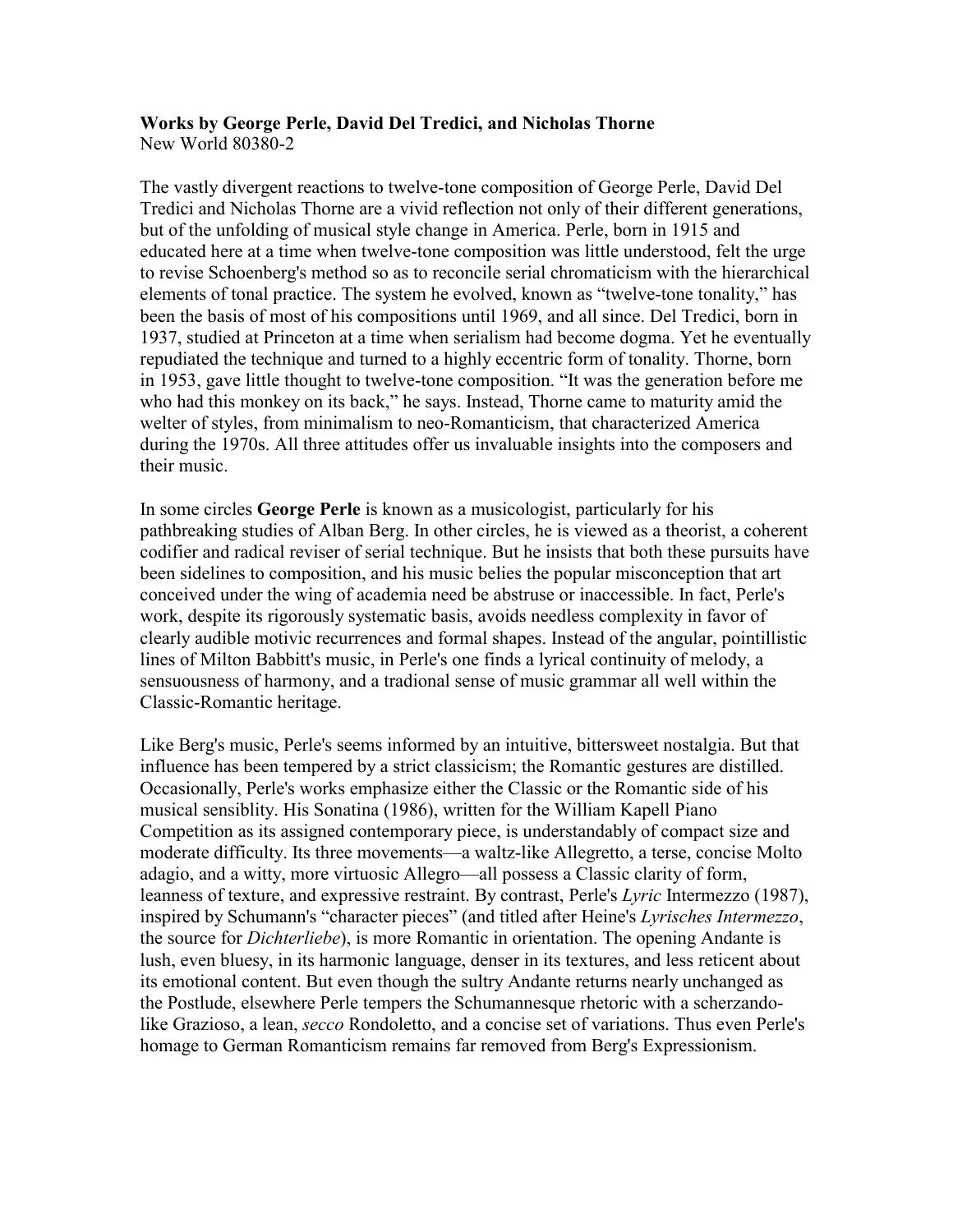If Perle has shunned Expressionism, **David Del** Tredici has always embraced it. Beginning his career as a youthful piano prodigy, Del Tredici turned to composition only in 1958, during an encounter with Darius Milhaud at the Aspen Music festival. It was at Aspen that Del Trdici wrote his first work, *Soliloquy*, and it is, not surprisingly, in the angular, dissonant idiom of its era. Yet in its violent, Expressionistic gestures, abrupt juxtapositions of dynamic and registral extremes, and moments of soaring lyricism, it already contains strong signs of his quirky musical personality.

But no one hearing *Virtuoso Alice* (1984) for the first time would identify it as a work by the composer of *Soliloquy*. What happened in the intervening decades to so drastically alter Del Tredici's course? First, he felt suffocated by his rigorous training in serialism, an approach that increasingly seemed a stylistic dead end. Second, he discovered Lewis Carroll's *Alice's Adventures* in Wonderland and *Through the Looking Glass*. These texts, which he began setting in 1968 and has hardly turned his back on since, cried out for a language that he felt only tonality could provide. Del Tredici's *Final Alice* (1976), scored for amplified soprano and an enormous post- Romantic orchestra, demonstrated dramatically this "new tonality," nineteenth-century in origin yet purposefully skewed.

It is this language that characterizes *Virtuoso* Alice, a grand fantasy well within the Romantic tradition of keyboard paraphrase. The childlike theme, a transcription of *Final Alice's* "Acrostic Song," is gradually submerged in ornamentation —delicate chromatic filigree reminiscent of Liszt's B-minor Sonata, thunderous arpeggios, persistent trills and arabesques.The ensuing fantasia is more rhapsodic, inspired by fragments of the theme's melodic and harmonic profile. And the concluding cadenza consists almost entirely of a deliciously perverse postponement of the final cadence. Yet for all its historical references, no one could mistake *Virtuoso Alice* for Liszt: its obsessive repetition and hyper-expressive climaxes are as distorted as Wonderland itself.

If Del Tredici had to throw off what he felt to be the bonds of serialism, for **Nicholas Thorne** those constraints never existed. Born in Copenhagen in 1953,Thorne came to the United States in 1963, and eventually studied composition with William Thomas McKinley and Gunther Schuller. From his earliest years Thorne's musical experience was broad: he played guitar and piano, studied improvisation with Pat Metheny, and performed in rock bands and jazz ensembles. He grew up embracing a wide range of music, and this eclectic open-mindedness—to tonality and atonality, to vernacular and cultivated traditions, to simplicity and complexity—characterized all his work.

In 1980, during his second summer at Tanglewood, Thorne achieved compositional maturity. His *Three Love Songs* (1980), written in an impulsive, nearly improvisatory manner, shun the sentimental lyricism suggested by the title. The first song is a strident version of Bartókian night music, hovering around a few persistent pitches; the second consists of nearly static arpeggios that shift almost imperceptibly; the third, with its hollow, parallel fourths and fifths, recalls the bells of Debussy's *Sunken Cathedral*.

But it is the expansive, one-movement Piano Sonata (1980) that best reveals Thorne's personality. The Sonata is a vast, panoramic canvas, initially so rhapsodic as to appear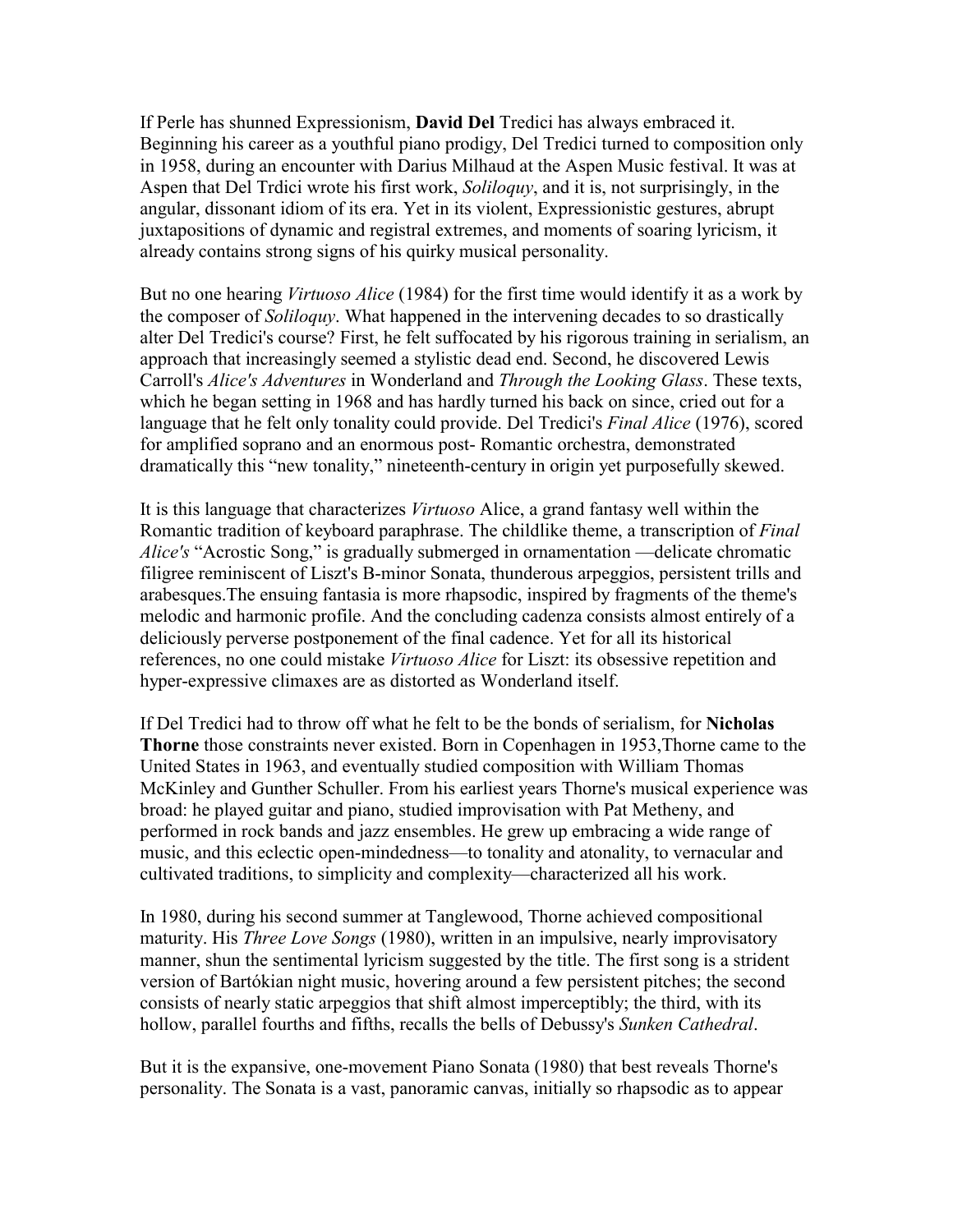almost incoherent. Yet its fragmentation is deliberate: in a schizophrenic, dream-like manner, Thorne juxtaposes seemingly unrelated material—delicate modal lyricism, obsessively reiterated cluster, cascading arpeggios, austere two-part counterpoint.There is something confessional about this Sonata, as if it consisted of half-remembered images from a remote and private past; such an impression is confirmed by the profusion of expressive indications (such as "blind, overwhelming rage" and "distant, immeasurable sadness") that cover the score. Very gradually, Thorne's once fragmentary material begins, as with Sibelius, to develop and cohere, revealing an unsuspected motivic unity.A fugue that concludes with a thunderous pedalpoint may seem climactic, but the subsequent return of a static, nearly inaudible triadic passage is what ultimately confirms the implicit D-major tonality and binds the entire work together. Thorne himself views this Sonata, dedicated "To My Father," as as exorcism of repressed parental conflicts and memories. It is no less an emotional catharsis for the listener. *—K.Robert Schwarz*

*K. Robert Schwarz is a freelance contributor to* The New York Times, High Fidelity, *and other publications.*

# **SELECTED DISCOGRAPHY**

#### **George Perle**

*Ballade; Concertino; Serenade No. 3.* Richard Goode, piano; Music Today Ensemble, Gerard Schwarz conducting. Nonesuch 9 79108.

Monody I.Samuel Baron, flute. CRI SD 212.

*Pantomime, Interlude, and Fugue; Fantasy-Variations; Six New Etudes; Suite in C; Short Sonata.* Michael Boriskin, piano. New World 80342.

Six Etudes. Bradford Gowen, piano.New World 80304.

Six Preludes. Robert Helps, piano. CRI SD 288.

String Quartet No. 5. Composers Quartet. Nonesuch 71280.

String Quartet No. 7.New York String Quartet. CRI SD 387.

String Quintet, Op. 35. Beaux Arts Quartet, with Walter Trampler, viola, CRI SD 148. Three Movements for Orchestra. Royal Philharmonic, David Epstein conducting. CRI SD 331.

Toccata. Robert Miller, piano. CRI SD 306.

*Wind Quintets Nos. 1-4*. The Dorian Wind Quintet.New World 80359-2.

# **David Del Tredici**

*Acrostic Song* for solo guitar. David Starobin, guitar. Bridge 2004. *Final Alice.* Barbara Hendricks, voice; Chicago Symphony Orchestra, Georg Solti conducting. London LDR-71018.

*I Hear An Army; Night Conjure-Verse; Scherzo; Syzygy*. Phyllis Bryn-Julson, voice, Composers quartet (in *Army*); Benita Valente and Mary Burgess, voices, Marlboro Festival Ensemble, David Del Tredici conducting (in *Night);* Robert Helps and David Del Trdici, piano four hands (in *Scherzo);* Phyllis Bryn-Julson, voice, Festival Chamber Orchestra, Richard Dufallo conduction (in *Syzygy*). CRI ACS-6004. *In Memory of a Summer Day*. Phyllis Bryn-Julson, voice; St. Louis Chamber Orchestra, Leonard Slatkin conducting. Nonesuch 79043.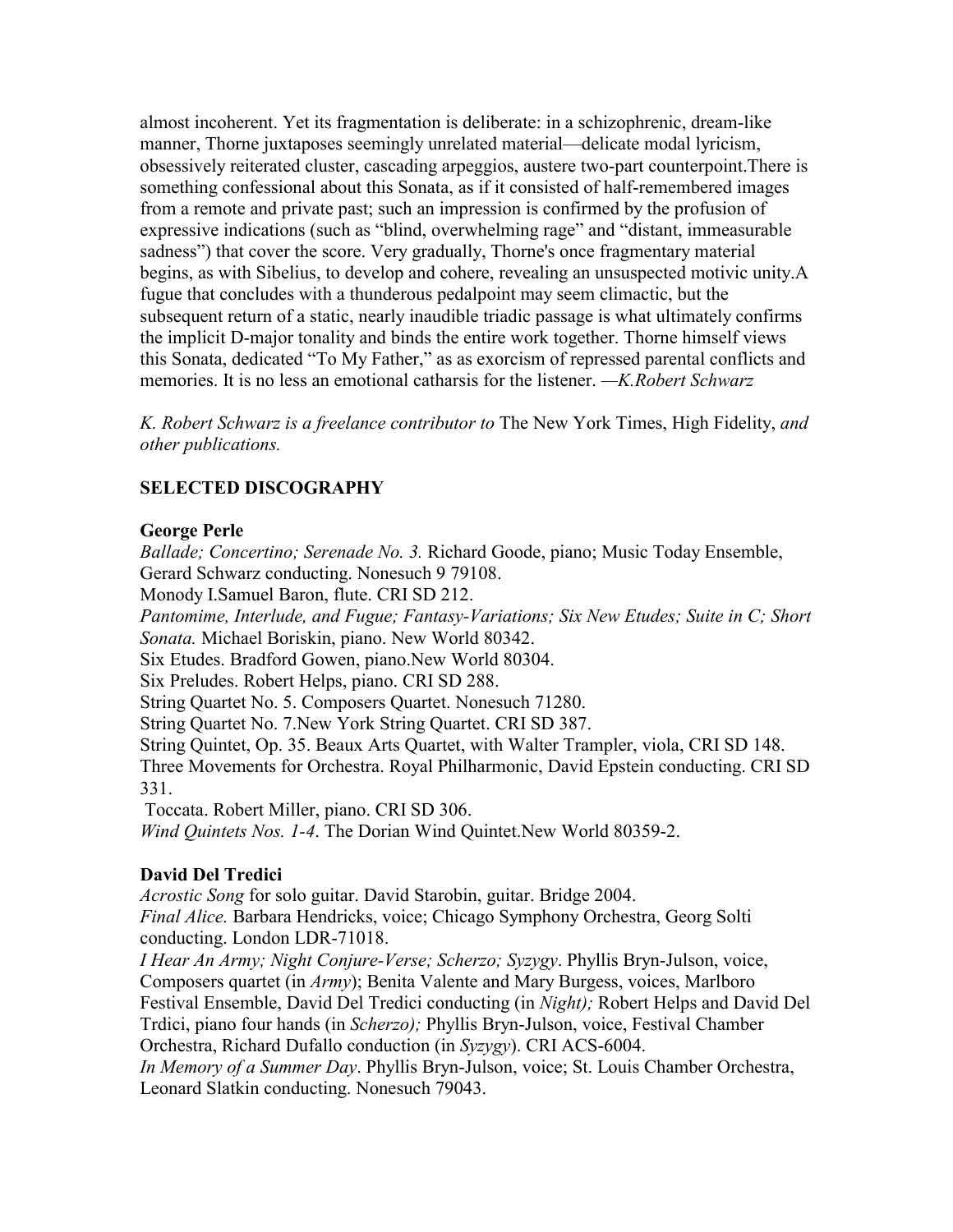# **SELECTED BIBLIOGRAPHY**

#### **George Perle**

Kraft, Leo. "The Music of George Perle," Musical Quarterly, 57 (1971), pp. 444-65. Perle, George. Serial Music and Atonality. Fifth ed., rev. Berkeley and Los Angeles: University of California Press, 1981.

----. The Operas of Alban Berg. Volume 1 (1980):Wozzeck; Volume II (1985): Lulu. Berkeley and Los Angeles: University of California Press.

----.Twelve Tone Tonality. Berkeley and Los Angeles: University of California Press, 1977.

Swift, Richard. "A Tonal Analogue: The Tone-Centered Music of George Perle," Perspectives of New Music, 21 (1982), pp. 257-84.

# **David Del Tredici**

Page,Tim."The New Romance with Tonality."*The New York Times Magazine*, 29 May 1983, pp. 22-25, 36.

Rockwell, John. *All-American Music: Composition in the Late Twentieth Century*.New York: Knopf, 1983.

Wierzbicki, James."David Del Tredici." In *The New Grove Dictionary of American Music*. H.Wiley Hitchcock and Stanley Sadie, eds. London and New York: Macmillan, 1986.

#### **Nicholas Thorne**

Schuller, Gunther."Nicholas Thorne."Brochure published by Edition Wilhelm Hansen/Chester Music,New York, n.d.

**Michael Boriskin**, a native New Yorker, has worked closely with many composers. Performing a repertoire of both standard and contemporary works, Boriskin has appeared with major orchestras on three continents. His concert schedule has taken him to the Kennedy Center, the Smithsonian Institution, Lincoln Center, and the Théâtre des Champs-Élysées in Paris, and he has broadcast for the BBC, RIAS/Berlin, and Southwest German Radio. He has also performed under the auspices of the First New York International Festival of the Arts, the New York Philharmonic (in its Ensembles series), and overseas for the United States Information Agency. Boriskin can be heard on Newport Classic Records, Musical Heritage Society, and on other New World Records.

Recorded on September 13-15, 1988, at the American Academy and Institute of Arts and Letters Auditorium, New York. Producer and recording engineer: Max Wilcox. Assistant engineer: Daryl Bornstein, New York Digital Recording, Inc.

Cover art: Lucas Samaras. *Reconstruction #12,* (1977). Sewn fabics, 103 x 120 in. Collection of Whitney Museum of American Art. Purchase, with funds from the Wilfred P. Cohen Foundation 78.22 Cover design: Bob Defrin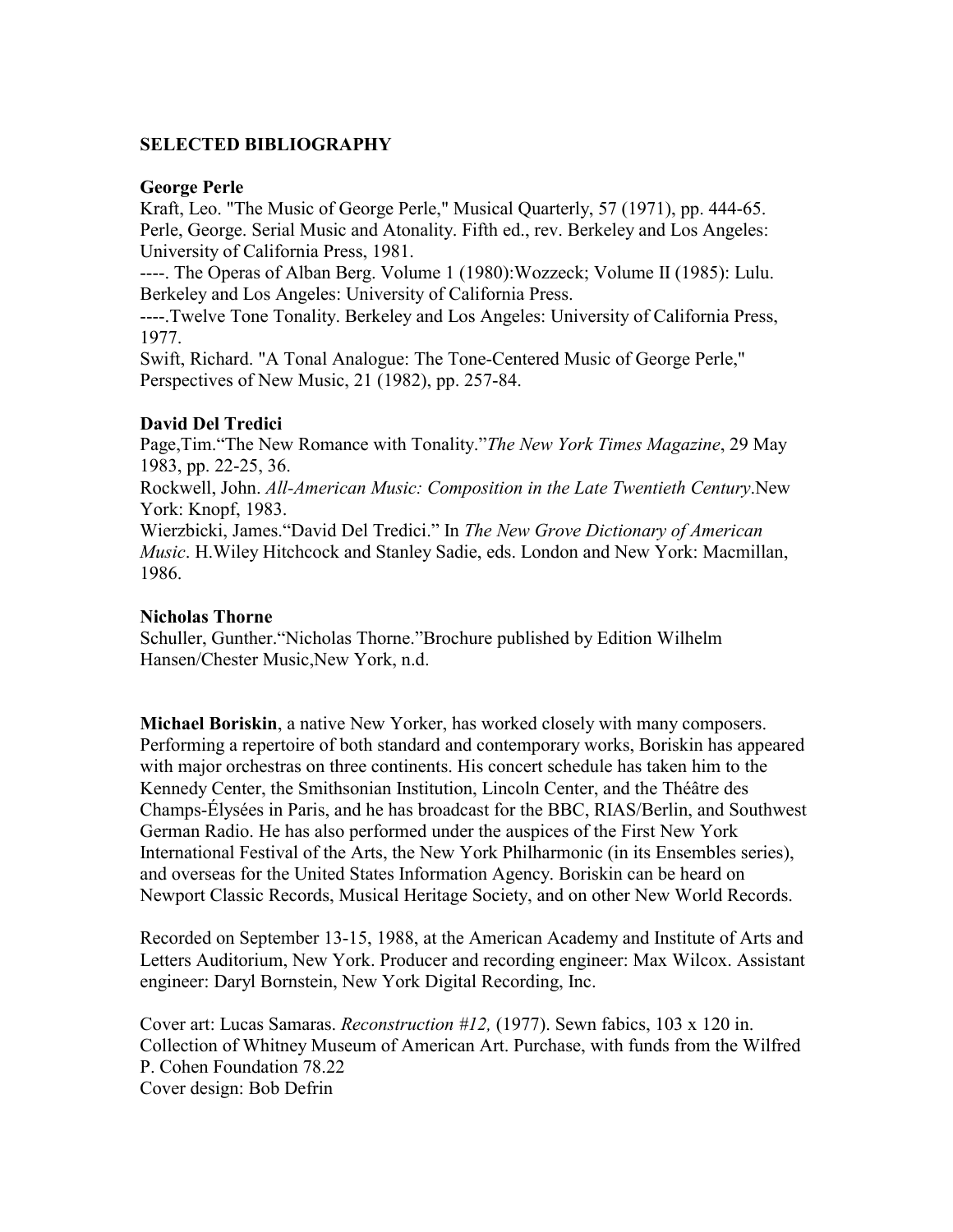(p) 1989 © 1989 Recorded Anthology of American Music, Inc. All rights reserved.

### **Michael Boriskin, piano**

### **David Del Tredici**

1. *Soliloquy* (7:08) (publ. Boosey and Hawkes, Inc.)

# **George Perle**

Sonatina (publ. Galaxy Music Corp.) 2. I.Allegretto (2:16) 3. II. Molto adagio (1:22) 4. III.Allegro (1:36)

# **Nicholas Thorne**

*Three Love Songs* (publ. Northlight Music,New York) 5. I. Searing, pointed lyricism.With great intensity (2:34) 6. II. Gently, with flow (2:57) 7. III. Hallowed, rarified. From the spirit (2:29)

# **David Del Tredici**

8.*Virtuoso Alice* (12:52) (publ. Boosey and Hawkes, Inc.)

### **George Perle**

*Lyric Intermezzo* (publ. Galaxy Music Corp.) 9. I.Andante (2:53) 10. II. Grazioso (4:10) 11. III. Rondoletto (3:39) 12. IV. Fantasy variations (3:13) 13.V. Postlude (3:12)

#### **Nicholas Thorne**

14. Piano Sonata (19:56) (publ. Margun Music, Inc.) (In one movement)

# THIS RECORDING WAS MADE POSSIBLE WITH GRANTS FROM FRANCIS GOELET, THE NATIONAL ENDOWMENT FOR THE ARTS, THE NEW YORK STATE COUNCIL ON THE ARTS, AND THE HORACE RACKHAM SUBVENTION FUND OF THE UNIVERSITY OF MICHIGAN.

#### FOR NEW WORLD RECORDS:

Herman E. Krawitz, President; Paul Marotta, Managing Director; Paul M. Tai, Director of Artists and Repertory; Lisa Kahlden, Director of Information Technology; Virginia Hayward, Administrative Associate; Mojisola Oké, Bookkeeper

RECORDED ANTHOLOGY OF AMERICAN MUSIC, INC., BOARD OF TRUSTEES: